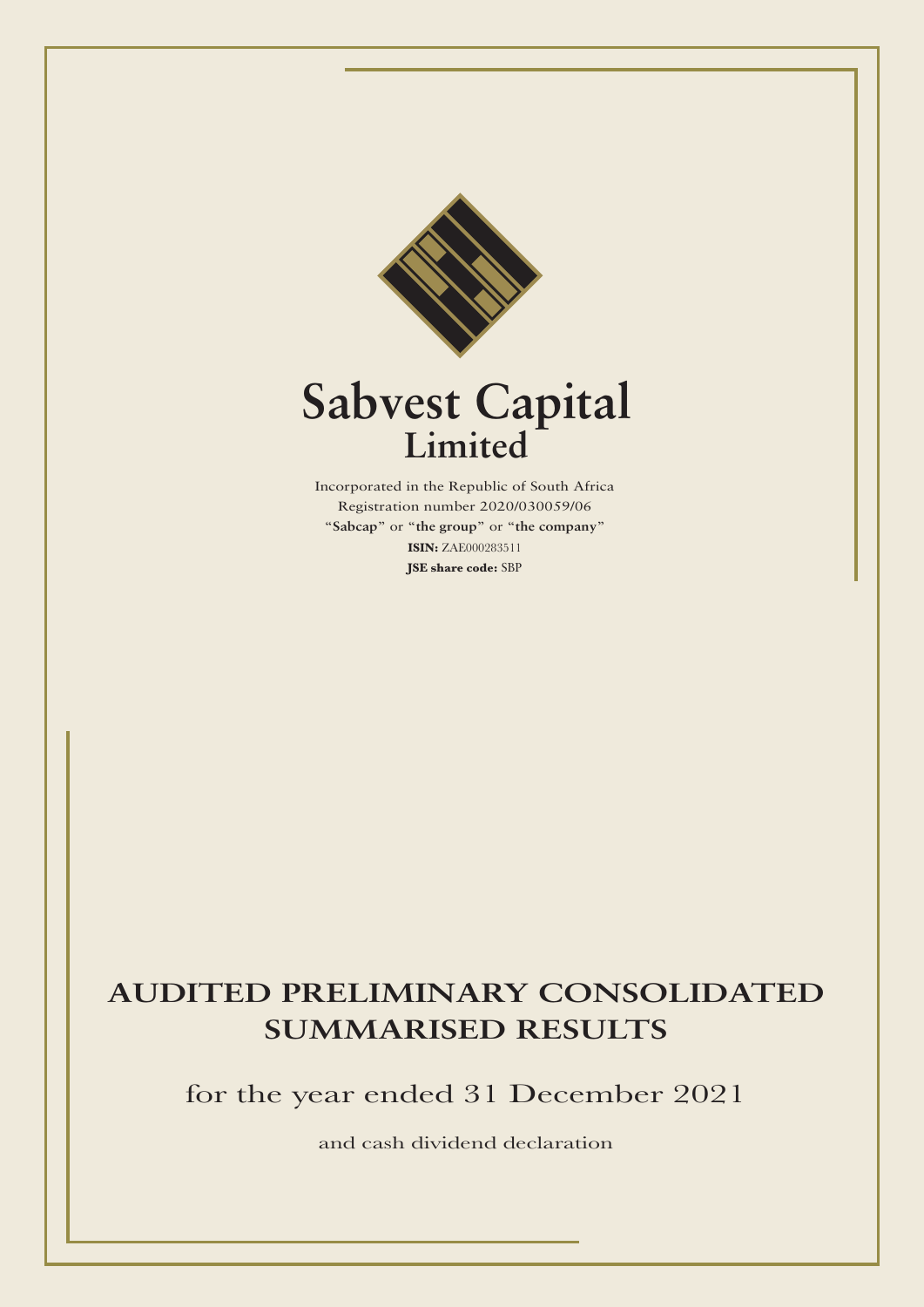## **Consolidated Summarised Statement of Financial Position**

as at 31 December 2021

|                                                  | <b>Audited</b><br><b>31 Dec</b> | Audited<br>31 Dec |
|--------------------------------------------------|---------------------------------|-------------------|
|                                                  | 2021                            | 2020              |
|                                                  | R'000                           | R'000             |
| <b>Non-current assets</b>                        | 4 022 008                       | 3 3 6 4 6 1 9     |
| Property, plant and equipment                    | 2515                            | 2990              |
| Right of use asset                               | 3 3 0 4                         | 4210              |
| Investment holdings                              | 4016189                         | 3 357 419         |
| Unlisted investments                             | 3 430 078                       | 2895853           |
| Listed investments                               | 586 111                         | 461 566           |
| <b>Current assets</b>                            | 243 161                         | 281 136           |
| Finance advances and receivables                 | 21 663                          | 134 649           |
| Investment funds offshore                        | 75 138                          | 56 295            |
| Investments held-for-sale                        |                                 | 86 341            |
| Cash balances                                    | 146 360                         | 3851              |
| Total assets                                     | 4 2 6 5 1 6 9                   | 3645755           |
| Ordinary shareholders' equity                    | 3704327                         | 3 048 991         |
| <b>Non-current liabilities</b>                   | 499 302                         | 509 306           |
| Interest-bearing debt                            | 240 000                         | 330 000           |
| Provisions                                       | 17 255                          | 4983              |
| Lease liability                                  | 2758                            |                   |
| Deferred tax liabilities                         | 239 289                         | 174 323           |
| <b>Current liabilities</b>                       | 61 540                          | 87458             |
| Interest-bearing debt                            | 20 390                          | 39 610            |
| Current portion of interest-bearing debt         |                                 | 10 000            |
| Portfolio finance offshore                       | 12 944                          |                   |
| Interest-bearing debt                            | 7446                            | 29 610            |
| Accounts payable, provisions and lease liability | 41 150                          | 47 848            |
| Total equity and liabilities                     | 4 2 6 5 1 6 9                   | 3645755           |

## **Consolidated Summarised Statement of Changes in Equity**

for the year ended 31 December 2021

|                                            | Share<br>capital<br>R'000 | Non-<br>distribu-<br>table<br>reserve<br>R'000 | Accumu-<br>lated<br>profit<br>R'000 | Total<br>R'000 |
|--------------------------------------------|---------------------------|------------------------------------------------|-------------------------------------|----------------|
| <b>Balance</b> as at<br>1 January 2020     | 1 443 375                 | (1319213)                                      | 2635294                             | 2 759 456      |
| Total comprehensive<br>profit for the year |                           | 44 840                                         | 293 184                             | 338 024        |
| Sabvest share<br>repurchase                |                           |                                                | (11791)                             | (11791)        |
| Shares repurchased<br>and cancelled        | (15 306)                  |                                                |                                     | (15 306)       |
| Shares held in treasury                    | (1 204)                   |                                                |                                     | (1 204)        |
| Dividends paid                             |                           |                                                | (20188)                             | (20188)        |
| <b>Balance as at</b><br>1 January 2021     | 1 426 865                 | $(1\;274\;373)$                                | 2896499                             | 3 048 991      |
| Total comprehensive<br>profit for the year |                           | 56 033                                         | 679 201                             | 735 234        |
| Shares held in treasury<br>- written back  | 1 2 0 4                   |                                                |                                     | 1 2 0 4        |
| Shares repurchased<br>and cancelled        | (66014)                   |                                                |                                     | (66014)        |
| Shares held in treasury                    | (1148)                    |                                                |                                     | (1148)         |
| Unclaimed dividends<br>written back        |                           |                                                | 68                                  | 68             |
| Dividends paid                             |                           |                                                | (14008)                             | (14008)        |
| <b>Balance</b> at<br>31 December 2021      | 1 360 907                 | (1 218 340)                                    | 3 5 6 1 7 6 0                       | 3704327        |

## **Contingent Liabilities**

as at 31 December 2021

- 1. The Group has rights and obligations in terms of shareholder or purchase and sale agreements relating to its present and former investments.
- 2. A subsidiary has given guarantees on behalf of certain investees in the ordinary course of business for deal and operational credit in amounts totaling R150m (31 Dec 2020: R75m) and which were utilised at reporting date in the amount of Rnil (31 Dec 2020: R50m).
- 3. A subsidiary has given an undertaking to follow a rights issue in an investee of up to \$3 million if so required by its bankers in 2022.

## **Consolidated Summarised Statement of Comprehensive Income**

for the year ended 31 December 2021

|                                                                                   | <b>Audited</b><br><b>31 Dec</b> | Audited<br>31 Dec |
|-----------------------------------------------------------------------------------|---------------------------------|-------------------|
|                                                                                   | 2021<br>R'000                   | 2020<br>R'000     |
| Gross income from operations and<br>investments                                   | 864 134                         | 492 075           |
| Dividends received                                                                | 253 036                         | 107 226           |
| Interest received                                                                 | 18 3 5 5                        | 18834             |
| Foreign exchange (loss)/gain                                                      | (2584)                          | 6 5 2 5           |
| Loss on sale of financial instruments and shares                                  |                                 | (7118)            |
| Fees                                                                              | 1756                            | 1 7 7 1           |
| Fair value adjustments to investments                                             | 593 571                         | 364 837           |
| - Listed                                                                          | 227 173                         | 63 727            |
| $-$ Unlisted                                                                      | 366 398                         | 301 110           |
| Transactional costs                                                               | (1117)                          | (12785)           |
| Fair value loss on initial recognition and modification<br>of interest-free loans | (3612)                          | (688)             |
| Interest paid                                                                     | (19922)                         | (27 667)          |
| Net income before operating expenses                                              | 839 483                         | 450 935           |
| Less: Expenditure                                                                 | (95316)                         | (56, 404)         |
| Net income before taxation                                                        | 744 167                         | 394 531           |
| Taxation                                                                          | (64966)                         | (101347)          |
| Net income for the year attributable to equity<br>shareholders                    | 679 201                         | 293 184           |
| Translation of foreign subsidiary *                                               | 56 033                          | 44 840            |
| Total comprehensive income attributable to<br>equity shareholders                 | 735 234                         | 338 024           |

\* *This item may subsequently be classified to profit and loss.*

## **Consolidated Summarised Statement of Cash Flows**

for the year ended 31 December 2021

|                                                                                                       | <b>Audited</b>        | Audited        |
|-------------------------------------------------------------------------------------------------------|-----------------------|----------------|
|                                                                                                       | <b>31 Dec</b><br>2021 | 31 Dec<br>2020 |
|                                                                                                       | R'000                 | R'000          |
| <b>Cash flows from operating activities</b>                                                           | 149816                | 12932          |
| Net income for the year                                                                               | 679 201               | 293 184        |
| Adjusted for non-cash items and interest paid                                                         | (495 455)             | (232 397)      |
| <b>Cash flows from operations</b>                                                                     | 183 746               | 60 787         |
| Cash interest paid                                                                                    | (19922)               | (27667)        |
| Dividends paid $-$ ordinary                                                                           | (14008)               | (20188)        |
| Cash flows utilised in investing activities                                                           | 168 490               | (14963)        |
| Purchase of property, plant and equipment                                                             | (379)                 | (303)          |
| Purchase of investment holdings and offshore portfolio                                                | (440 414)             | (188952)       |
| Proceeds from sale of investment holdings and<br>offshore portfolio                                   | 498 746               | 183852         |
| Decrease/(increase) in finance advances and<br>receivables                                            | 110 537               | (9 560)        |
| <b>Cash flows from financing activities</b>                                                           | (175 797)             | 2 7 5 7        |
| (Decrease)/increase in long-term loans                                                                | (100000)              | 40 000         |
| Repurchase of company shares                                                                          | (65959)               | (16510)        |
| (Decrease)/increase in interest-bearing debt                                                          | (22164)               | 12888          |
| Repayment of principal portion of lease liability                                                     | (618)                 | $(1\ 065)$     |
| Increase/(decrease) in offshore portfolio finance                                                     | 12 944                | (35 476)       |
| Increase in cash offshore                                                                             |                       | 2920           |
| Change in cash and cash equivalents                                                                   | 142 509               | 726            |
| Cash balances, less current interest-bearing debt<br>excluding portfolio finance at beginning of year | 3851                  | 3 1 2 5        |
| Cash balances, less RSA interest-bearing debt<br>at end of year                                       | 146 360               | 3851           |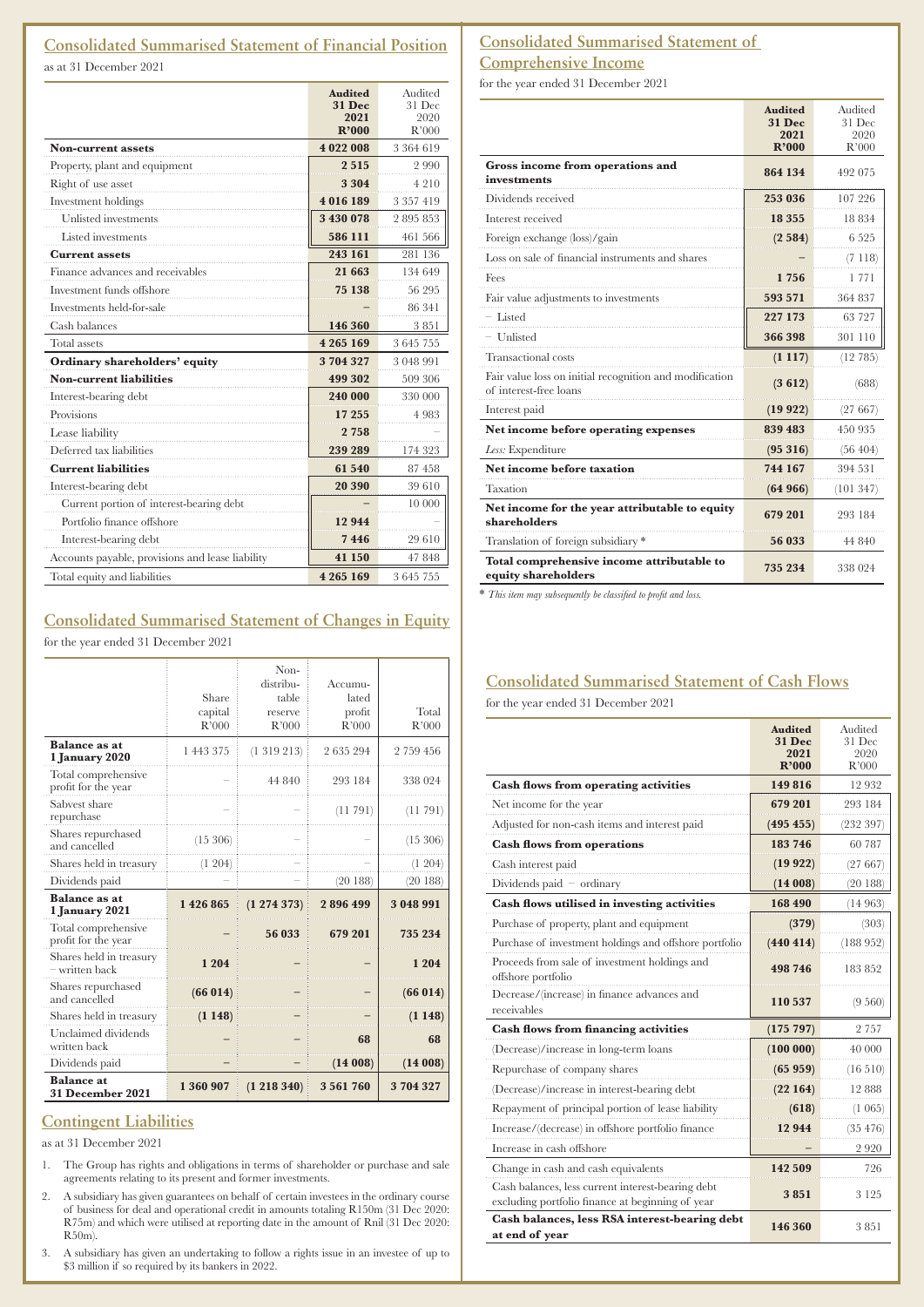## **Other information**

as at 31 December 2021

|                                                                                                                                                                                                                                                                                               | $^{0}/_{0}$<br>increase | <b>Audited</b><br><b>31 Dec</b><br>2021<br>R'000 | Audited<br>31 Dec<br>2020<br>R'000 |
|-----------------------------------------------------------------------------------------------------------------------------------------------------------------------------------------------------------------------------------------------------------------------------------------------|-------------------------|--------------------------------------------------|------------------------------------|
| Net asset value per share $-$ cents                                                                                                                                                                                                                                                           | 25,9                    | 9371                                             | 7444                               |
| Headline earnings/(loss) per share $-$ cents $*$                                                                                                                                                                                                                                              | 138.5                   | 1689,7                                           | 708,5                              |
| Earnings/ $\langle$ loss) per share – cents                                                                                                                                                                                                                                                   | 138,5                   | 1689,6                                           | 708,4                              |
| Dividends per share $-$ cents                                                                                                                                                                                                                                                                 | 200,0                   | 75                                               | 25                                 |
| Profit/(loss) after taxation $-R'm$                                                                                                                                                                                                                                                           | 131,7                   | 679,2                                            | 293,2                              |
| Shareholders' funds $-R'm$                                                                                                                                                                                                                                                                    | 21,5                    | 3 704,3                                          | 3 0 4 9 0                          |
| Gross assets $-R'm$                                                                                                                                                                                                                                                                           | 17,0                    | 4 2 6 5 , 2                                      | 3645,8                             |
| Number of shares in issue less held in treasury $-000$ 's                                                                                                                                                                                                                                     |                         | 39 530                                           | 40 960                             |
| Weighted average number of shares is issue $-000$ 's                                                                                                                                                                                                                                          |                         | 40 200                                           | 41 387                             |
| Reconciliation of headline earnings/(loss) (R'000)                                                                                                                                                                                                                                            |                         |                                                  |                                    |
| Net income for the period                                                                                                                                                                                                                                                                     |                         | 679 201                                          | 293 184                            |
| Loss on sale of property, plant and equipment                                                                                                                                                                                                                                                 |                         | 51                                               | 48                                 |
| Headline earnings/(loss) for the period                                                                                                                                                                                                                                                       |                         | 679 252                                          | 293 232                            |
| $\frac{1}{2}$ and $\frac{1}{2}$ and $\frac{1}{2}$ and $\frac{1}{2}$ and $\frac{1}{2}$ and $\frac{1}{2}$ and $\frac{1}{2}$ and $\frac{1}{2}$ and $\frac{1}{2}$ and $\frac{1}{2}$ and $\frac{1}{2}$ and $\frac{1}{2}$ and $\frac{1}{2}$ and $\frac{1}{2}$ and $\frac{1}{2}$ and $\frac{1}{2}$ a |                         |                                                  |                                    |

\* *There are no diluting instruments.*

### **Investment Holdings**

as at 31 December 2021

|                                                        | Number of<br>Ordinary<br>shares/units | : Economic<br>interest<br>$^{0/6}$ | Fair<br>value<br>R'000 |
|--------------------------------------------------------|---------------------------------------|------------------------------------|------------------------|
| <b>Unlisted Investments</b>                            |                                       |                                    |                        |
| Apex Partners Holdings (Pty) Ltd                       |                                       | 44,8                               | 303 760                |
| Classic Food Brands (Pty) Ltd                          |                                       | 25,0                               | 15 091                 |
| DNI-4PL Contracts (Pty) Ltd *1                         |                                       | 19,1                               | 907 682                |
| Flexo Line Products (Pty) Ltd                          |                                       | 47,5                               | 109 611                |
| ITL Holdings Group $*$ <sup>2</sup>                    |                                       | 34,0                               | 611 239                |
| Masimong Group Holdings (Pty) Ltd                      |                                       | 10,0                               | 296 197                |
| Revix UK                                               |                                       | 15,5                               |                        |
| Rolfes Holdings (Pty) Ltd *3                           |                                       | 25,1                               | 201 594                |
| SA Bias Industries (Pty) Ltd *4                        |                                       | 85,2                               | 906 348                |
| Sunspray Food Ingredients (Pty) Ltd *5                 |                                       | 27,7                               | 78 556                 |
|                                                        |                                       |                                    | 3 430 078              |
| <b>Listed Investments</b>                              |                                       |                                    |                        |
| Corero Network Security Plc                            | 47 000 000                            | 9,5                                | 126 181                |
| Metrofile Holdings Limited                             | 55 000 000                            | 12,7                               | 189 750                |
| <b>Transaction Capital Limited</b>                     | 6 000 000                             | 0,8                                | 270 180                |
|                                                        |                                       |                                    | 586 111                |
| <b>Non-current investment holdings</b>                 |                                       |                                    | 4 016 189              |
| <b>Current investments</b>                             |                                       |                                    |                        |
| Capital Group New Perspective Fund<br>$(LUX - Equity)$ | 191 662                               |                                    | 75 138                 |
| <b>Total current investments</b>                       |                                       |                                    | 75 138                 |
| <b>TOTAL HOLDINGS</b>                                  |                                       |                                    | 4 091 327              |

\*1 *Effective interest of 19,1% in DNI through 28,74% of JAAH Investments which indirectly owns 46,12% of DNI through DN Invest (Pty) Ltd and a 5,85% interest in DN Invest (Pty) Ltd which owns 100% of DNI.*

\*2  *ITL Holdings Limited Jersey held indirectly through Mandarin Investors Limited and directly through Mandarin Industries Limited BVI and ITL Holdings SA (Pty) Ltd held directly through Mandarin Holdings (Pty) Ltd.*

\*3 *Effective interest of 25,1% through 11,0% held directly and 14,1% indirectly through Masimong Chemicals (Pty) Limited*

\*4  *Voting interest 49%.*

\*5  *Held indirectly through ordinary shares in Famdeen Investments (Pty) Ltd.*

## **Investment Holdings per Sector**

as at 31 December 2021

|                                                        | Listed/ | Number of<br>ordinary<br>Unlisted ishares/units | Economic<br>interest<br>$^{0/6}$ | Fair<br>value<br>R'000 |
|--------------------------------------------------------|---------|-------------------------------------------------|----------------------------------|------------------------|
| <b>Industrial and Services</b>                         |         |                                                 |                                  |                        |
| Apex Partners Holdings (Pty) Ltd                       | U       |                                                 | 44,8                             | 303 760                |
| Classic Food Brands (Pty) Ltd                          | U       |                                                 | 25,0                             | 15 091                 |
| DNI-4PL Contracts (Pty) Ltd                            | U       |                                                 | 19,1                             | 907 682                |
| Flexo Line Products (Pty) Ltd                          | U       |                                                 | 47,5                             | 109 611                |
| <b>ITL Holdings Group</b>                              | U       |                                                 | 34,0                             | 611 239                |
| Metrofile Holdings Limited                             | L       | 55 000 000                                      | 12,7                             | 189 750                |
| Rolfes Holdings (Pty) Ltd                              | U       |                                                 | 25,1                             | 201 594                |
| SA Bias Industries (Pty) Ltd                           | U       |                                                 | 85,2                             | 906 348                |
| Sunspray Food Ingredients<br>(Pty) Ltd                 | U       |                                                 | 27,7                             | 78 556                 |
|                                                        |         |                                                 |                                  | 3 323 631              |
| <b>Mining and Agriculture</b>                          |         |                                                 |                                  |                        |
| Masimong Group Holdings<br>(Pty) Ltd                   | U       |                                                 | 10,0                             | 296 197                |
|                                                        |         |                                                 |                                  | 296 197                |
| <b>Specialised Financial and</b><br>Technology         |         |                                                 |                                  |                        |
| Corero Network Security Plc                            | L       | 47 000 000                                      | 9,5                              | 126 181                |
| Revix UK                                               | U       |                                                 | 15,5                             |                        |
| <b>Transaction Capital Limited</b>                     | L       | 6 000 000                                       | $_{0,8}$                         | 270 180                |
|                                                        |         |                                                 |                                  | 396 361                |
| <b>Non-current investment</b><br>holdings              |         |                                                 |                                  | 4016189                |
| <b>Current investments</b>                             |         |                                                 |                                  |                        |
| Capital Group New Perspective<br>Fund $(LUX - Equity)$ | L       | 191 662                                         |                                  | 75 138                 |
|                                                        |         |                                                 |                                  | 75 138                 |
| <b>TOTAL HOLDINGS</b>                                  |         |                                                 |                                  | 4 091 327              |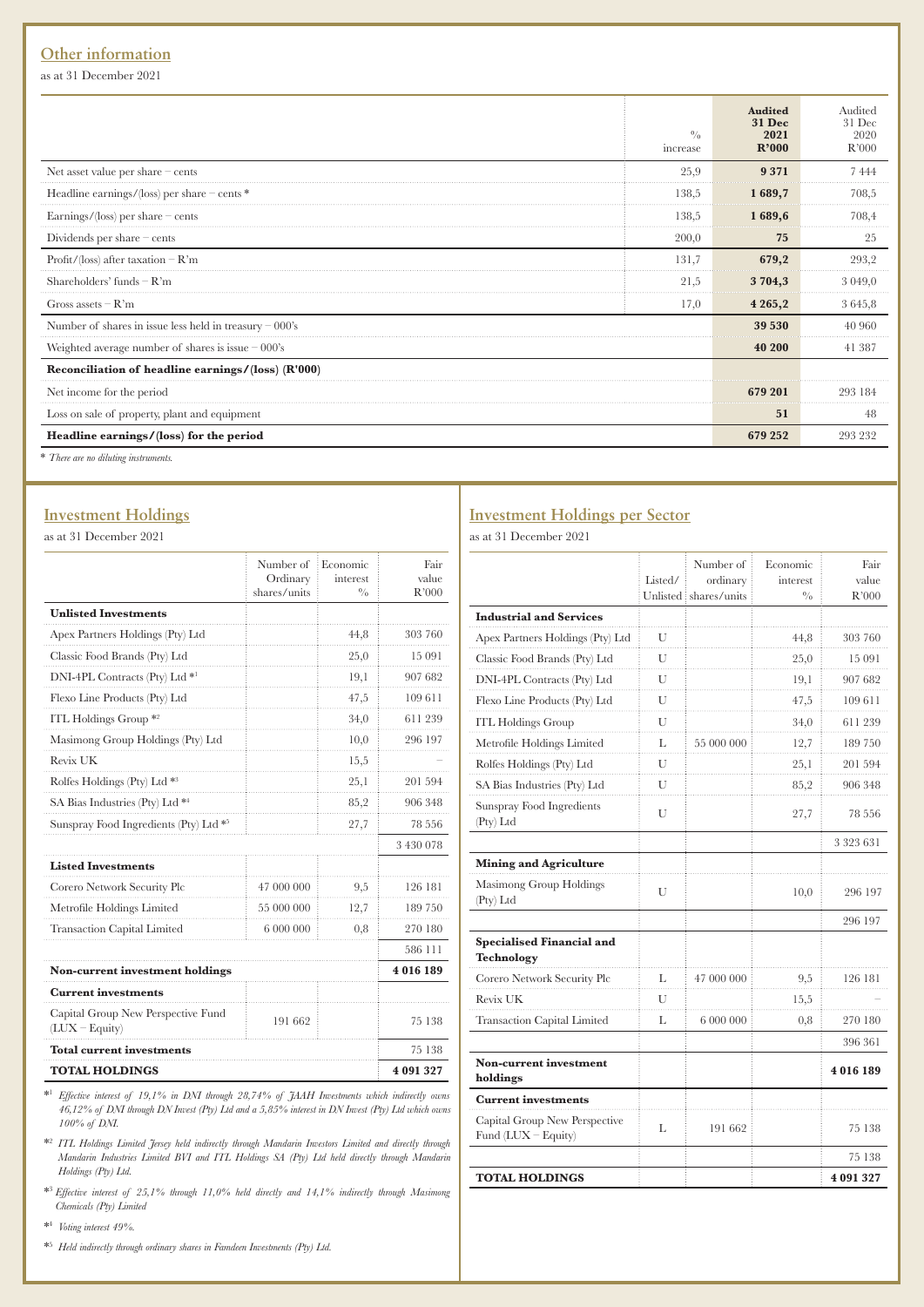#### **PROFILE**

Sabvest Capital Limited (Sabcap) is an investment group first listed on the JSE in 1988 as Sabvest Limited and as Sabcap from 2020. The Seabrooke Family Trust (SFT) has voting control of Sabcap through an unlisted Z share and has an economic interest of 40% through its holding in the listed ordinary shares. At the year-end Sabcap had 39 530 000 shares in issue net of treasury shares (2020: 40 959 500). The maximum number of Sabvest shares in issue in prior years was 52 327 962, which has been reduced to the current level through buy backs (net of the issue of additional shares when Sabcap listed).

Sabcap has long-term interests in ten unlisted and three listed investments, all accounted for on a fair value basis. Sabcap's primary focus is on industrial and service businesses, usually unlisted and co- invested with family, management or financial partners in terms of Sabcap's Partnership Principle. Sabcap also makes finance advances and holds listed debt, equity and cash portfolios when it has surplus liquidity, and undertakes other fee and profit earning activities from time to time.

The unaudited combined revenues of Sabcap's nine industrial investees was R15,5bn in 2021.

#### **CHANGES IN INVESTMENT HOLDINGS**

During the reporting period Sabcap:

- disposed of its Brait bonds for GBP2,308m (R48,2m);
- received R36,0m for 10,9m Rolfes shares which were under option to Phatisa;
- increased its look through interest in the two Mandarin structures owning the ITL Group from 30% to 34% for \$4,8m (R70,2m) and R0,8m respectively;
- received early repayment of its redeemable preference shares in Mandarin Holdings of R112,4m and received a net amount of R63,2m after re-investing R48,8m of the proceeds on loan account as part of the funding for the redemption;
- invested a further  $R8,7m$  in Masimong pro rata in a rights issue;
- increased its interest in Metrofile to 55m shares for R15,0m;
- increased its shareholding in Corero Network Security Plc (Corero) from 36,3m shares to 47m shares for GBP1,3m (R27,4);
- restructured its interests in SA Bias Industries from 59,9% to 85,1% but SA Bias reduced its interests in Flowmax and Narrowtex Group from 100% to 73,9% and 75% respectively, with the result that Sabcap's look through interest in SA Bias' two operating divisions increasing marginally from 59,9% in each to 62,9% in Flowmax and 63,9% in Narrowtex Group;
- sold 4m Transaction Capital (TC) shares for  $R142,1m$ ;
- settled the section 164 appraisal claims in respect of the 251 880 Sabvest shares for an amount of R11,9m; and
- u acquired 1 429 500 Sabcap shares through a shareholder approved buyback program for R66,0m and cancelled 1 450 000 shares (which included the 40 500 ordinary shares held as treasury shares at 31 December 2020), with the number of shares in issue at year end, net of the remaining 20 000 treasury shares, being 39 530 000 ordinary shares.

Subsequent to the reporting date, Sabcap has:

- disposed of a further 1m TC shares for R48,7m, retaining 5m shares;
- increased its holding in Corero Network Security Plc by 3m shares to 50m shares, representing 10,1% of Corero, for GBP0,4m (R7,4m);
- u subscribed for a 49,9% equity interest in a subsidiary of Masimong Group Holdings Proprietary Limited, Masimong Electrical Holdings Proprietary Limited (MEH), committing to make shareholder loan funding of R199m and financial guarantees R24,5m available to MEH on demand to facilitate the acquisition of all the shares in ARB Holdings Limited (ARB) not owned by the Alan Burke family for R697m (before transaction costs) through a scheme of arrangement and a delisting and which, if successful, will result in MEH owning 37,07% of ARB;
- supported, through the issuance of a guarantee, the participation of Apex Partners Holdings (Pty) Limited in the provision of funding for the refinance of Ascendis Healthcare Limited and the subsequent offer by Apex to acquire 100% of the entities comprising the Medical Devices division of Ascendis; and
- noted that corporate tax rate changed to 27% which will have an effect on the deferred tax liability at the capital gains tax rate for the year ended 31 December 2023, the impact of which cannot be reliably estimated at this time.

#### **COVID-19 FINANCIAL EFFECTS**

All of Sabcap's investee companies are now trading at or better than 2019 pre-COVID levels.

#### **FINANCIAL RESULTS**

Sabcap recorded very satisfactory results for the year with NAV per share increasing by 25,9% to 9 371 cents per share, with PAT increasing by 131,7% to R679,2m (a new record high for Sabcap) and HEPS and EPS increasing by 138,5% to 1 689,7 and 1 689,6 cents per share respectively.

The favourable results were largely due to strong fair value gains in Apex, Corero, DNI, Flexo, Masimong, Metrofile, Rolfes, SA Bias and Transaction Capital together with higher income flows from investees, the benefits of conservative debt levels and a weaker rand improving the rand translated values of non RSA holdings.

With regard to cash income, dividends received included a special dividend of R88,2m from SA Bias which facilitated the restructure at SA Bias referred to in the Changes to Investment Holdings.

Expenditure increased materially due to incentive provisions normalising at the much higher level of profitability and increased costs due to an expansion of the executive team and use of outsourced services. Sabcap targets to maintain expenditure at  $1,5% - 2,0%$  per annum of assets over three year periods. In this regard there are no other ongoing costs to shareholders as there are no share schemes nor separate profit carry share – all incentive schemes are expensed in the annual expenditure.

Interim and final dividends of 20 cents and 55 cents per share respectively have been declared for 2021 which represents a 200% increase relative to the COVID affected 2020 dividends of 25 cents (which had been the first reduction in dividends in 20 years) and a return to the 2019 dividend level. In addition, R66,0m was allocated to buybacks of Sabcap shares during the year at material discounts to NAV.

A portion of the cash receipts from realisations was utilised to prepay R100m of term debt due in 2021 and 2022. The remaining term debt maturities are 2023 – 2025. The balance of the cash receipts was retained to fund new investments and are now earmarked for the MEH/ARB transactions. Surplus operating cash flow was largely utilised to fund share buybacks.

The balance sheet remains strong and under geared. Shareholders' funds increased by 21,5% to R3 704,3m at year-end.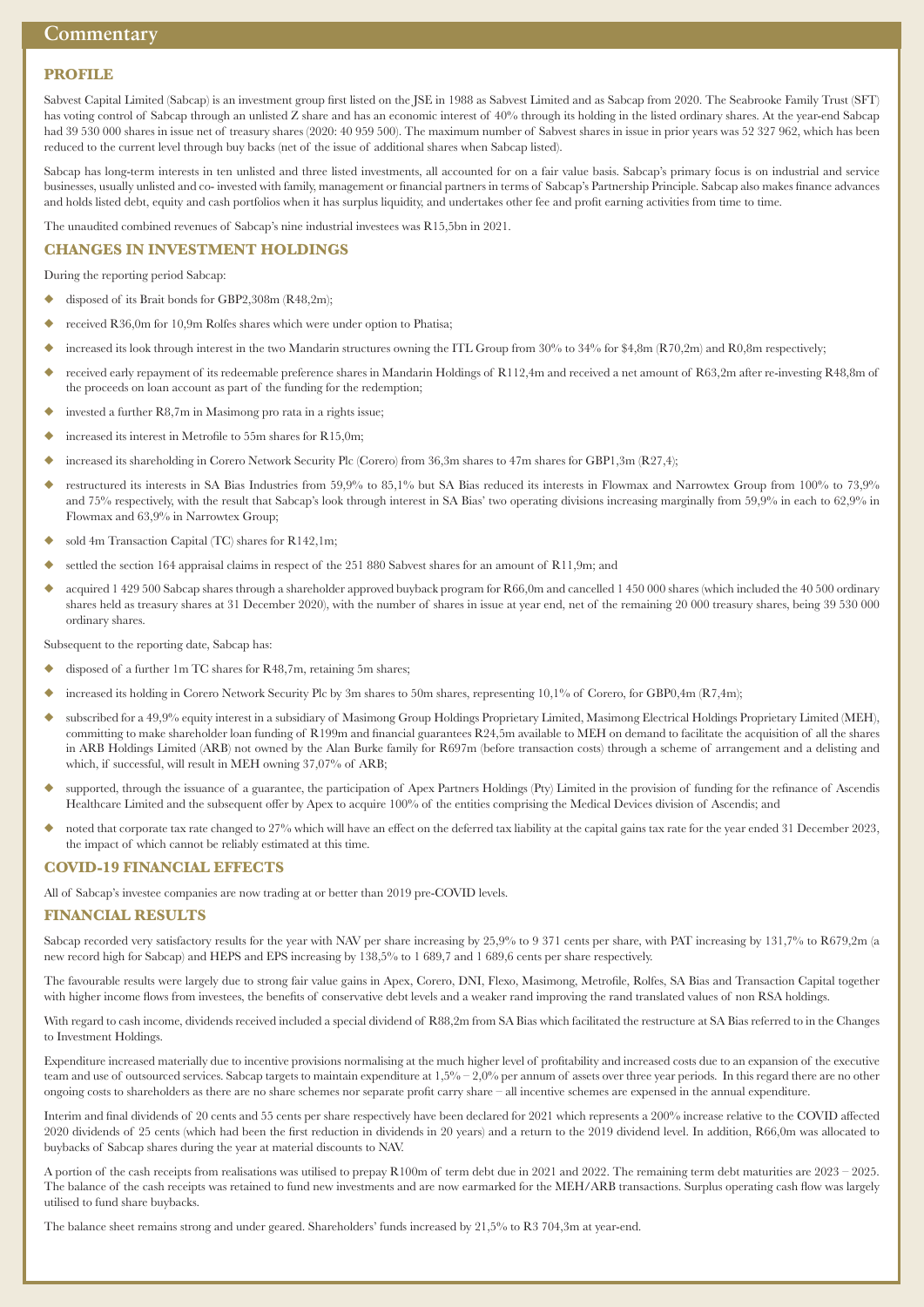## **GROWTH METRICS**

Sabcap's primary financial metric is growth in NAV per share. The 15 year compound annual growth rate (CAGR) in NAV per share to the 2021 year-end was 16,9%, calculated without reinvesting dividends. The CAGR after reinvesting dividends was 18,6% (calculated with dividends notionally not paid and the amounts notionally retained by the Company, growing at 10% per annum).

|               |         | PERCENTAGE COMPOUND GROWTH |             |             |          |               |
|---------------|---------|----------------------------|-------------|-------------|----------|---------------|
|               |         | 1 year.                    | 3 years     | 5 years     | 10 years | 15 years      |
|               | Cents   | $\frac{0}{0}$              | $^{0}/_{0}$ | $^{0}/_{0}$ | $\%$     | $\frac{0}{0}$ |
| NAV per share | 9 3 7 1 | 25.9:                      | 17,0        | 20,8        | 19,6     | 16,9          |

Sabcap's share price is usually at a discount to its NAV per share but the discount narrowed considerably in 2021. However, notwithstanding the fluctuating discounts in different periods, the growth in share price itself over different periods is set out in the table below. The growth rate over one year was 105,0% and the CAGR over 15 years was 16,0%.

|                        |       | PERCENTAGE COMPOUND GROWTH * |             |               |               |               |
|------------------------|-------|------------------------------|-------------|---------------|---------------|---------------|
|                        |       | vear                         | 3 years     | 5 years       | 10 years      | 15 years      |
|                        | Cents | $\%$                         | $^{0}/_{0}$ | $\frac{0}{0}$ | $\frac{0}{0}$ | $\frac{0}{0}$ |
| Market price per share | 6 100 | 105.0:                       | 12.3        | 17,9          | 22,6          | 16,0          |

\* *The 1 year CAGR is calculated using the Sabcap share price, with the remaining CAGRs calculated with reference to the weighted average share prices of the Sabvest ordinary and 'N' ordinary shares.*

The growth metrics have not been audited, but have been determined based on audited information.

#### **VALUATION OF INVESTMENTS**

Listed investments are valued at market prices at the reporting date.

Unlisted investments have been valued using the maintainable earnings model or attributable net asset value if more appropriate. The valuations are done on a pre-IFRS 16 basis. The maintainable earnings model is based on normalised maintainable EBITDA to which an appropriate multiple is applied taking account for each investee individually its size, industry, geography, growth rate, comparable and recent transactions, and then adjusted for normalised net cash/debt.

The multiples used are unchanged relative to the prior year. Apex has changed its basis of accounting from fair value under IFRS 10 to consolidating.

Masimong continues to account on a fair value basis mainly using discounted cash flows for its mining and agricultural operations. Therefore, Sabcap values Masimong at fair value as a percentage of NAV.

Foreign investments are valued in rands at the closing exchange rate on the reporting date which in the case of ZAR/USD was 15,8976 (31 Dec 2020: 14,6915).

Deferred Capital Gains Tax (CGT) has been raised on all fair value gains except where there are offsetting tax losses or expected CGT exemptions. CGT is accordingly not raised on gains relating to ITL International and Flowmax UK (in SA Bias), nor in Apex for as long as tax losses exceed the notional gains, nor relative to Masimong which itself raises the required CGT provisions.

#### **LISTED INVESTMENTS**

u **CORERO** is an LSE listed group focused on cyber and network security and in particular protection from DDOS attacks.

 Corero continues to grow its revenues satisfactorily and performed strongly in FY21, with revenues expected to be in-line with market expectations and EBITDA anticipated to be ahead of market expectations. In addition, Corero anticipates reporting a maiden profit before taxation.

Corero's relationship with Juniper Networks continues to gain traction and facilitate higher volumes and revenues.

 Corero's share price increased to 12,5p (31 Dec 2020: 10p) and Sabcap increased its shareholding from 36,3m to 47m during the period and to 50m subsequent to the year end, which is an interest of  $10,1\%$ .

Prospects for continued growth are good.

| Valuation summary:        | 2021       | 2020       |
|---------------------------|------------|------------|
| Number of ordinary shares | 47 000 000 | 36 250 000 |
| Price per share $-$ GBP   | 12,5       | 10,0       |
| Fair value $-$ GBP'000    | 5875       | 3625       |
| Fair value $-R'000$       | 126 181    | 72 754     |

#### METROFILE is a JSE listed service provider to industry in four categories – secure storage, digital services, business support services and product and solutions.

Metrofile achieved good results for FY21 despite the continued impacts of the pandemic and the challenging economic environment. Following the successful completion of the rationalisation of its operations and its strategic review and having achieved target gearing levels, with cost reduction initiatives ensuring a more efficient structure, it is expected to show similar growth going forward.

Metrofile's share price increased to 345 cents (31 Dec 2020: 279 cents) and Sabcap's shareholding increased slightly to 55,0m shares (31 Dec 2020: 50,1m) during the period. Prospects for future growth are good.

| <b>Valuation summary:</b>       | 2021       | 2020       |
|---------------------------------|------------|------------|
| Number of ordinary shares       | 55 000 000 | 50 147 662 |
| Price per share $-\text{cents}$ | 345        | 279        |
| Fair value $-R'000$             | 189 750    | 139 912    |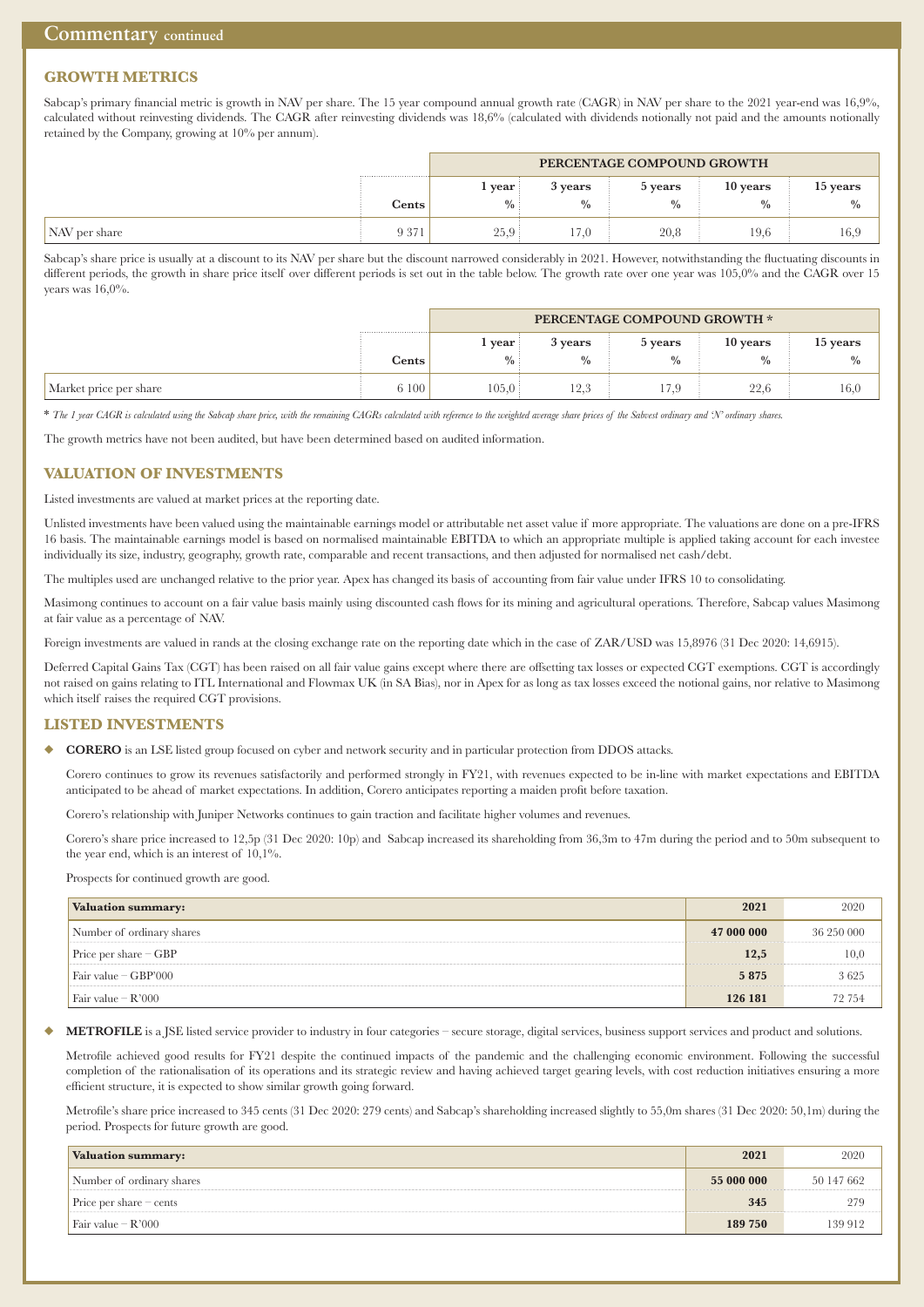#### **TRANSACTION CAPITAL** (TC) is a JSE listed specialised financial group whose operations comprise SA Taxi, TC Risk Services and WeBuyCars.

 TCs resilience and agile response to COVID has enabled all its divisions to continue to trade strongly, resuming its long-term track record of growth in FY21 with operational metrics nearing or exceeding pre-COVID levels. TC is well positioned for growth in line with its pre-COVID track record.

 TC's share price increased to 4 503 cents (31 Dec 2020: 2 489 cents) and Sabcap reduced its shareholding from 10m to 6m shares during the period. The reduction was part of Sabcap's liquidity and portfolio balancing decisions and not TC specific.

Prospects for future growth are strong.

| <b>Valuation summary:</b>        | 2021      | 2020       |
|----------------------------------|-----------|------------|
| Number of ordinary shares        | 6 000 000 | 10 000 000 |
| Price per share $-\text{cents}$  | 4 5 0 3   | 2489       |
| $\frac{1}{2}$ Fair value – R'000 | 270 180   | 248 900    |

#### **UNLISTED INVESTMENTS**

◆ **APEX PARTNERS** is a specialist decentralised industrial holding company with a portfolio of controlling interests in distribution, manufacturing and infrastructure businesses in South Africa. It also provides advisory, investing and lending solutions which may include taking proprietary positions in distressed entities or in group restructures. Apex group entities are broken down into three segments – distribution, engineering and manufacturing. The distribution segment includes Letaba Pumps, TGS, Elephant Lifting and ELB Equipment. The engineering segment includes ELB Construction and Clyde Bergemann Africa (renamed CBZ Solutions). The manufacturing division includes Gabriel SA.

While some of Apex's operations were affected by COVID, all are now trading at or above pre- COVID levels. The strategy of building a sound cash generative new industrial group in South Africa is being well implemented.

Sabcap' shareholding in Apex was unchanged during the period.

Prospects for organic and continued acquisitive growth are strong. Apex also intends to establish Apex UK in the year ahead and will follow the same acquisitive model in the UK in similar industries as currently in RSA.

| Valuation summary:                           | 2021    | 2020    |
|----------------------------------------------|---------|---------|
| EBITDA valuation multiple/basis of valuation | 4,5x    | NAV     |
| $44,8\%$ equity interest – R'000             | 303 760 | 88 485  |
| Investment $\text{loans} - \text{R'}000$     |         | 39 999  |
| $\text{Total} - \text{R'}000$                | 303 760 | 128 484 |

u **CLASSIC FOOD BRANDS** (CFB) is a food manufacturer specialising in crumbed chicken products distributed mostly through retail outlets and in particular through new national contracts with major supermarket and food chains in South Africa.

CFB's operations were affected by the three COVID waves and its Durban manufacturing facilities were closed but not damaged during the unrest in KwaZulu-Natal. Sales volumes have been affected as a result but are expected to be back to projections by Q2 FY2022.

 Sabcap's shareholding was unchanged during the period. Loan funding was increased during the period. The fair value is stated after an impairment provision but which may be reversed if projected revenues and profits are achieved.

Sabcap is cautiously optimistic on future prospects for CFB.

| Valuation summary:                       | 2021       | 2020       |
|------------------------------------------|------------|------------|
| Basis of valuation                       | <b>NAV</b> | <b>NAV</b> |
| 25% equity interest – $R'000$            | -          |            |
| Investment $\text{loans} - \text{R'}000$ | 15 091     | 13 290     |
| $Total - R'000$                          | 15 091     | 13 290     |

DNI provides technology, logistics and distribution services to the telecoms and related industries and to all network operators in RSA, including sim card starter packs, airtime and handset distribution, tower leasing and technology platforms. Its divisions include Sim Card Distribution, Airtime and VAS, Hardware Distribution and Technology. The Technology division includes the DigiCo Companies such as Airvantage, M4JAM and Paymenow. During the period One Thousand and One Voices (1K1V) and Jason Goodall took minority shareholdings in Digico and Jason has been appointed its chairman after retiring from Nippon Telegraph and Telephone (NTT) and Dimension Data.

DNI has grown well and continues to be highly cash generative and pays a high level of dividends.

Sabcap's direct and indirect shareholding has reduced slightly to 19,1% (31 Dec 2020: 19,4%) due to a small share issue which increased DNI's BEE shareholding to 30%.

Prospects for organic and acquisitive growth are good.

| <b>Valuation summary:</b>                     | 2021    | 2020          |
|-----------------------------------------------|---------|---------------|
| <b>EBITDA</b> valuation multiple              | 6.5x    | $_{\rm 0.5x}$ |
| 19,1% equity interest (2020: 19,4%) – $R'000$ | 907 682 | 839 376       |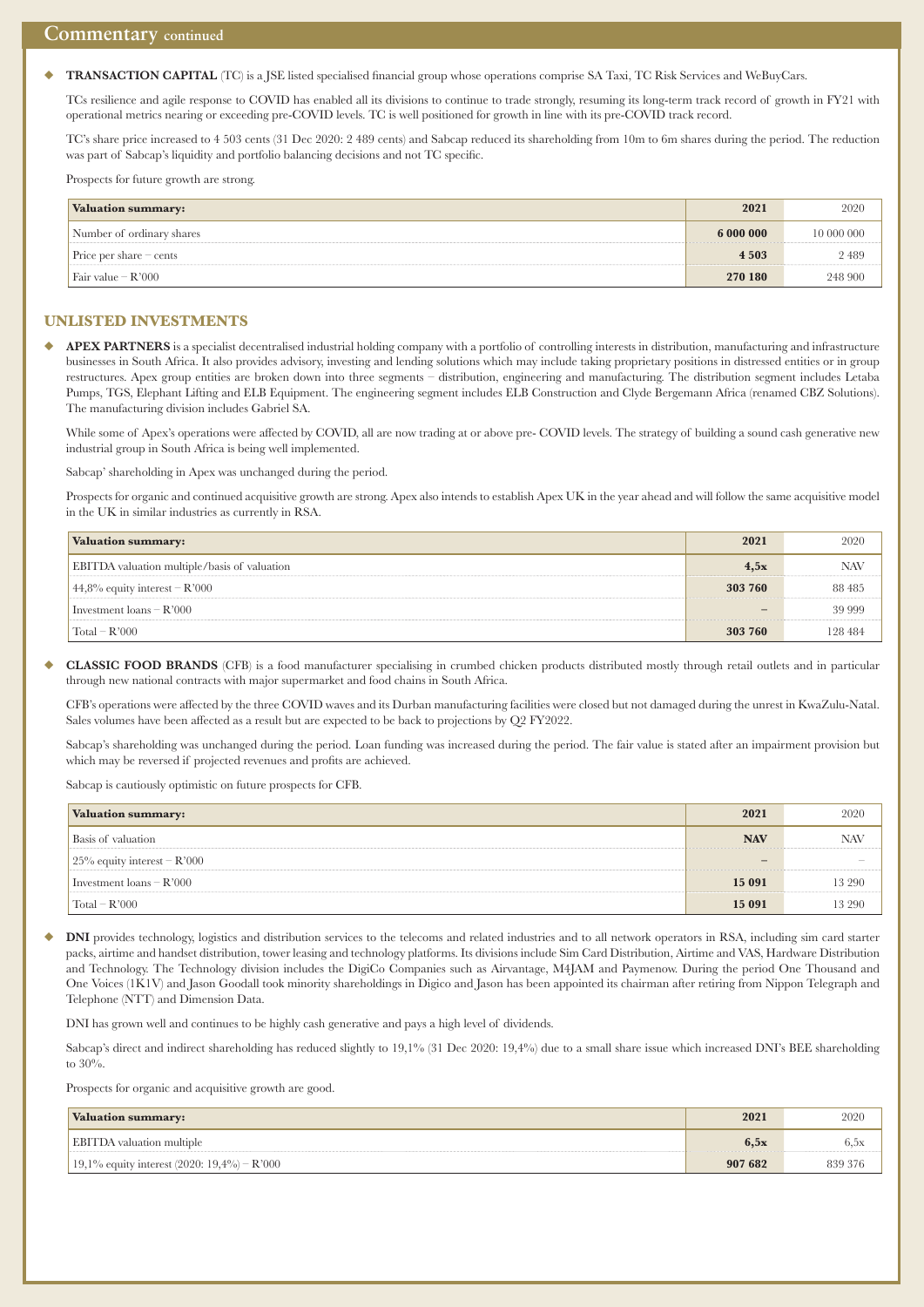u **FLEXO LINE PRODUCTS** is a manufacturer of high quality injection moulded plastic products primarily for the spice and food industries locally and internationally and is the largest manufacturer of these products in the southern hemisphere.

Flexo has grown materially and is increasingly cash generative.

 Sabcap's shareholding in Flexo was unchanged during the period. Its loan funding included in the valuation increased by R14,6m in accordance with revised arrangements with co-shareholders. Prospects for growth are strong.

| <b>Valuation summary:</b>                   | 2021     | 2020   |
|---------------------------------------------|----------|--------|
| <b>EBITDA</b> valuation multiple            | 4.5x     | 4,5х   |
| $\frac{1}{2}$ 47,5% equity interest – R'000 | 29 8 8 2 | 29 802 |
| Investment $\text{loans} - \text{R'}000$    | 79 729   | 65 206 |
| $\text{Total} - \text{R'}000$               | 109 611  | 95 008 |

u **ITL GROUP** (Intelligent Labelling Solutions) is a market leading international designer, manufacturer and distributor of apparel labelling and identification products and supply chain management solutions, including RFID, from its factories and marketing offices in the United States, Canada, Mexico, United Kingdom, Germany, China, India, Vietnam, Sri Lanka, Bangladesh, Hong Kong, Turkey, Ethiopia, Mauritius, Madagascar and South Africa for supply to the clothing industry worldwide through multiple international retail group accreditations.

ITL was badly affected by COVID in 2020 with all of its operations worldwide closed during the various international lockdowns. All of its factories had re-opened by the end of Q3 2020. However, although northern hemisphere retail demand rebounded, the order levels only reached or surpassed 2019 levels late in 2021, with the varied product demand mix and geographic sourcing leading to slightly lower margins and profits. This has negatively affected the dollar valuation at the reporting date. Based on order levels and mix at the reporting date, new account wins and increasing demand for RFID, ITL is comfortable that it is back on track to meet its projections.

 Sabcap's shareholding in ITL was increased to 34% during the period (31 Dec 2020: 30%) for an amount of R71,0m when an opportunity arose to acquire additional shares. Its investment then reduced by a net R63,2m when the R112m preference share held by it in the Mandarin/ITL SA structure was redeemed and R48,8m reinvested by Sabcap on loan account to fund its share of the redemption.

Prospects for a resumption of profit growth in 2022 are good. Trading in the first two months of 2022 has exceeded prior year and budgets. In addition ITL remains well positioned strategically, geographically and operationally in its industry relative to its competitors.

| <b>Valuation summary:</b>                      | 2021                     | 2020    |
|------------------------------------------------|--------------------------|---------|
| <b>EBITDA</b> valuation multiple               | 9,0x                     | 9,0x    |
| 34,0% equity interest $(2020: 30,0\%)$ - R'000 | 26 139                   | 103 486 |
| Investment $\text{loans} - \text{R'}000$       | 585 100                  | 441952  |
| Sub-total $* - R'000$                          | 611 239                  | 545 438 |
| Preference shares $-R'000$                     | $\overline{\phantom{0}}$ | 109 635 |
| $Total - R'000$                                | 611 239                  | 655 073 |

\* *The equity interest and investment loans need to be considered together as the investment loans increased pursuant to an internal capital restructure.*

u **MASIMONG GROUP HOLDINGS** is an investment group with a portfolio of high performing growth assets and in particular its mining interests in Seriti Coal, South 32's South African Energy Coal (now Seriti Power) and Lephalale Coal and Power, and its agricultural interests in Mouton Citrus, Carmien Tea, Southern Cross Investment Holdings (which owns grape and date farms) and Winfield United South Africa (which is a provider of specialist crop input products and services including crop protection, plant nutrition, soil conditioning, fumigation and seeds). It also holds smaller diversified interests including Rolfes and Anchor Capital.

Subsequent to the year end a subsidiary of Masimong, owned 50,1% by Masimong and 49,9% by SABCAP directly, has made an offer of R697m for 37,1% of ARB Holdings Limited through a scheme of arrangement and a delisting with the founding Alan Burke family retaining its 62,9% holding and management control.

 Sabcap's shareholding in Masimong was unchanged during the period. It invested a further R8,7m by following its share of a rights issue. Masimong's valuations are mostly DCF based, independently prepared by industry experts and separately audited, and depending on shareholder agreements, are stated after liquidity and minority discounts. Full deferred CGT provisions are raised by Masimong.

Prospects for continued growth in NAV are strong.

| <b>Valuation summary:</b>        | 2021       | 2020       |
|----------------------------------|------------|------------|
| Basis of valuation               | <b>NAV</b> | NAV        |
| $10,0\%$ equity interest – R'000 | 296 197    | 150<br>79. |

REVIX UK offers an investment platform that enables retail investors to obtain direct access and ownership of several individual crypto currencies, ready-made crypto portfolios called ''bundles'' and crypto-based yield-bearing opportunities. Revix intends to expand its products in 2022 beyond crypto currencies into emerging and disruptive themes including AI, biotech, 5G and eSports.

Revix has continued to grow steadily despite regulatory hurdles for cryptos in most countries. Revix is hopeful that legislation will be clarified and introduced in the year ahead in the countries in which it will operate which will then enable it to be regulated in appropriate jurisdictions and grow within those frameworks. It expects to reach breakeven revenues in 2022. Revix was one of 21 start-ups worldwide to be accepted into the Berkeley Blockchain Xcelerator and one of only 2 start-ups to join the Founders Factory Africa Accelerator in 2021.

 Since the original seed funding rounds backed by Sabcap and Net1, Revix has successfully concluded two additional funding rounds and is busy with a third – all at successively higher valuations. Sabcap elected not to follow the last two rounds and to accept a dilution in its interests although it retains certain rights and protections as a seed investor. New investors include 21 Finance in Europe and The Qatar Investment Bank. Sabcap's shareholding has accordingly reduced to 15,5% (31 Dec 2020: 31%). The valuation of Revix as a start-up is stated at zero after a full impairment provision.

Prospects are difficult to determine but developments in 2021 have been positive.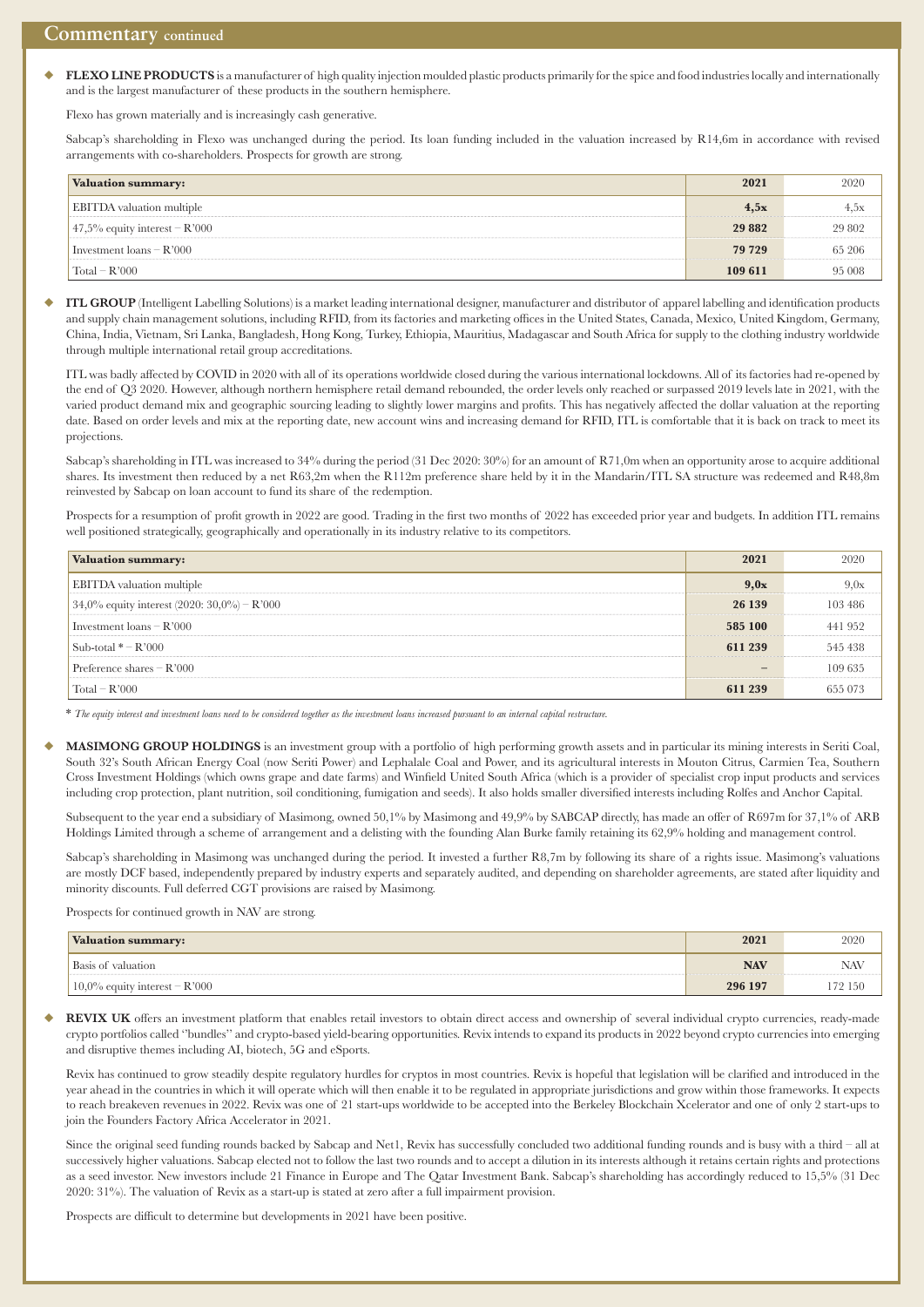| Valuation summary:                              | 2021       | 2020                     |
|-------------------------------------------------|------------|--------------------------|
| Basis of valuation                              | <b>NAV</b> | NAV                      |
| 15,5% equity interest $(2020:31,0\%)$ * – R'000 |            | $\overline{\phantom{a}}$ |

*\* Investment loans were converted to equity during the period.*

ROLFES HOLDINGS is a specialist manufacturer and distributor of agricultural, food, industrial and water chemical solutions and services.

Most of Rolfes divisions grew satisfactorily in the 2021 financial year and trading in the first half of 2022 has been at record levels and ahead of prior year and budgets.

Prospects for continued growth are good.

| <b>Valuation summary:</b>                   | 2021    | 2020    |
|---------------------------------------------|---------|---------|
| <b>EBITDA</b> valuation multiple            | 6.0x    | 6.0x    |
| $\frac{1}{25}$ , 1% equity interest – R'000 | 201 594 | 145 452 |

SA BIAS INDUSTRIES is an international industrial group comprising:

- Flowmax is a group of 15 companies in the United Kingdom and Europe engaged in the manufacture, distribution and servicing of medium technology fluid handling equipment, consumables and measurement systems, and solutions for other industrial variables such as heat management and control.
- Narrowtex Group which is a South African manufacturer and exporter of a range of narrow fabric products including webbings, strapping, tapes and braids, and of lingerie components, elastics and accessories through Narrowtex, Webbing Products, National Braiding (NBI), Specialised Ropes and Apparel Component Manufacturers (ACM).

 SA Bias is trading satisfactorily at levels in excess of 2019 and 2020 and with good cash generation. It has a liquid balance sheet and is well positioned for continued acquisitions particularly in the UK.

 Sabcap has restructured SA Bias and its shareholdings to meet the requested changes of its partners, the Coutts-Trotter family. Sabcap previously held 59,9% of SA Bias which owned 99% of Flowmax and 100% of Narrowtex. Sabcap now owns 85,15% of SA Bias which owns 75% of Narrowtex Group and 73,87% of Flowmax with the family having acquired 25%, and 25,01% directly in each respectively and reducing their direct holdings in SA Bias, with management holding the remaining 1,12% in Flowmax. That has resulted in Sabcap's look through shareholdings in Flowmax and Narrowtex Group increasing from 59,9% in each to 62,9% and 63,86% respectively.

Prospects for growth in Narrowtex are good and in Flowmax organically and through ongoing acquisitions are strong.

| <b>Valuation summary:</b>                      | 2021        | 2020        |
|------------------------------------------------|-------------|-------------|
| <b>EBITDA</b> valuation multiples *            | 6.0x / 4.5x | 6.0x / 4.5x |
| 85,1% equity interest $(2020: 59,9\%)$ – R'000 | 906 348     | 768 590     |

*\* Flowmax is valued at 6,0 times and Narrowtex at 4,5 times.*

**SUNSPRAY FOOD INGREDIENTS** provides food ingredient solutions to South African and African manufacturers by supplying spray dried and blended powdered food and drink products and services. It is the largest independent contract supplier in Africa.

Sunspray recorded a drop in earnings in 2021 for the first time in many years due to various operational and supply chain difficulties. It is projecting to return to growth and exceed 2020 earnings in 2022. Its revised five year plan also shows continued growth and at higher margins due to technical innovations, enhanced production capabilities and a broader product/service offering.

Prospects for a resumption of growth in 2022 are good.

| Valuation summary:                         | 2021     | 2020    |
|--------------------------------------------|----------|---------|
| <b>EBITDA</b> valuation multiple           | 5,0x     | 5,0x    |
| $\frac{1}{27}$ ,7% equity interest – R'000 | 73 316   | 73 545  |
| Investment $\text{loans} - \text{R'}000$   | 5 2 4 0  | 4 8 8 5 |
| $\text{Total} - \text{R'}000$              | 78 5 5 6 | 78 430  |

#### **SABCAP CURRENT ASSETS**

With regard to Sabcap's currents assets:

- u Finance advances and receivables relate primarily to funding to investees, potential investees, co-shareholders and management in investees.
- u Investment funds offshore are an investment of surplus cash of R75,1m (USD4,7m) in the USD Capital Group New Perspective Fund.
- u Cash balances comprise R146,4m in ZAR.

#### **PARTNERSHIP PRINCIPLE**

Sabcap invests alongside family, operating and financial partners. Its partners in each investment are recorded in the annual integrated report on the Sabcap website.

#### **ADDITIONAL INVESTEE ALIGNMENT**

One or more of the Chairman, CEO, CFO and/or other directors of eight of Sabcap's investees are now also personally and directly shareholders of Sabcap. Three of the individuals each hold in excess of 1% of Sabcap shares in issue.

#### **DIRECTORS' SHARE ENCUMBRANCES**

None of the shares in Sabcap held by any of the Sabcap directors or any of their related parties, including SFT, are encumbered.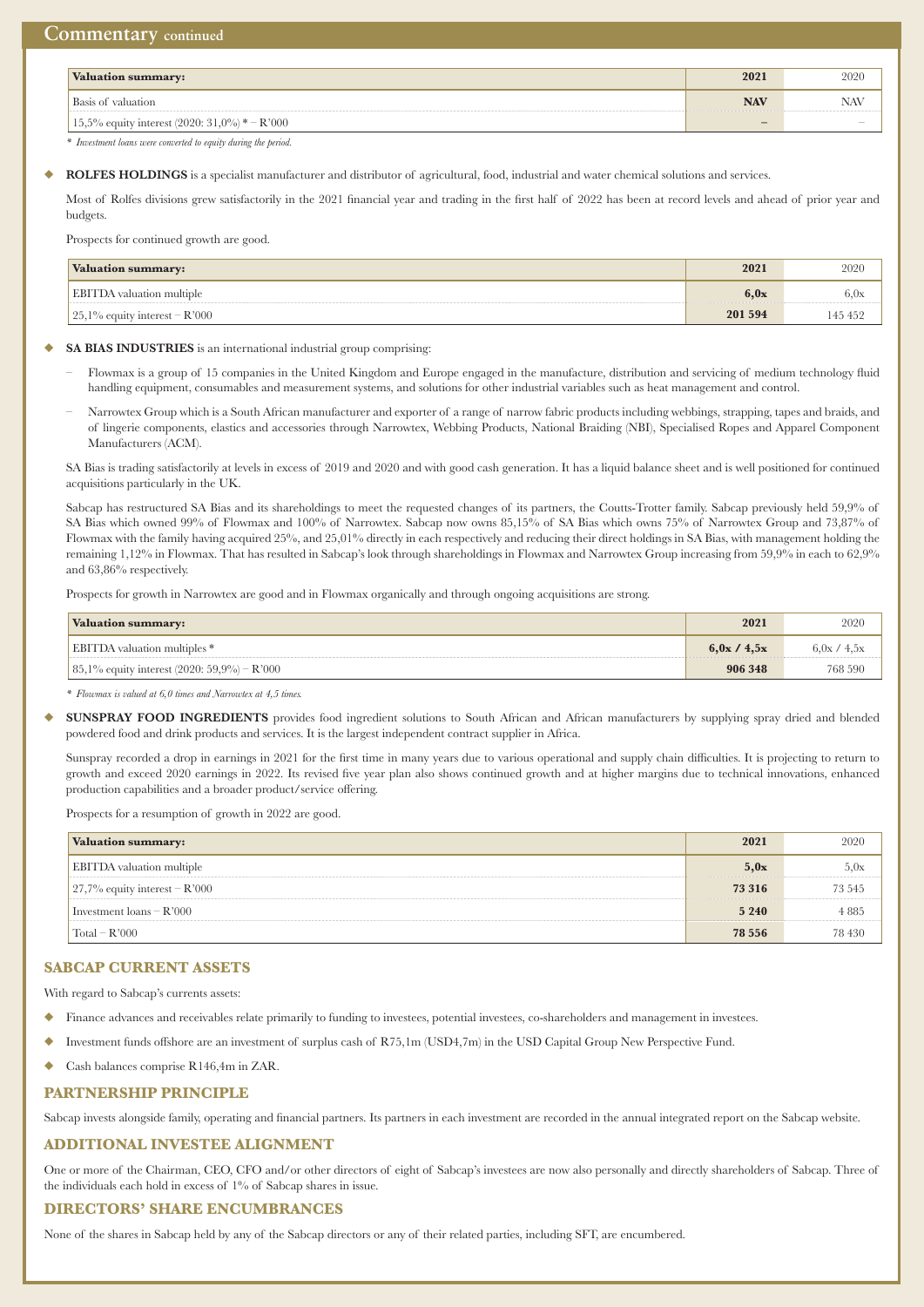#### **RELATED PARTIES**

Related party transactions exist between subsidiaries and the holding company, fellow subsidiaries and investee companies, and comprise fees, dividends and interest.

Dividends received from investees during the period were R253,0m (31 Dec 2020: R107,2m). Amounts owed by investees at the end of the period, included in current assets, were Rnil (31 Dec 2020: R80,0m). Fees received from investees during the period were R1,5m (31 Dec 2020: R1,4m).

Transactions with directors relate to fees and monies lent to the Group by individuals and by companies and trusts associated with the directors.

#### **DIVIDENDS**

Interim and final dividends of 20 cents and 55 cents per share respectively have been declared for 2021 which represents a 200% increase relative to the COVID affected 2020 dividends of 25 cents (which had been the first reduction in dividends in 20 years) and a return to the 2019 dividend level. In addition, R66,0m was allocated to buybacks of Sabcap shares during the year at material discounts to NAV.

#### **ACCOUNTING POLICIES**

The audited preliminary consolidated summarised financial statements have been prepared in accordance with the framework concepts and the recognition and measurement criteria of International Financial Reporting Standards (IFRS) and comply with the minimum disclosure requirements of International Accounting Standard 34: Interim Financial Reporting Guides issued by the Accounting Practices Committee and Financial Pronouncements issued by the Financial Reporting Council, the JSE Listings Requirements and the requirements of the Companies Act of South Africa.

The accounting policies are in terms of IFRS and are consistent with those of the previous financial statements. The financial statements have been prepared on a historical cost basis, except for financial instruments and investments which are measured at fair value.

The significant accounting policies are available for inspection at the group's registered office. There has been no material change in judgements or estimates of the amounts reported in prior reporting periods. The preparation of these preliminary consolidated summarised financial statements were supervised by the Chief Financial Officer, R Pleaner CA (SA).

The announcement does not include the information required pursuant to paragraph 16A(j) of IAS 34. The full annual financial statements of the group set out in these disclosures, the preparation of which was supervised by the CFO, are available on the issuer's website, at the issuer's registered offices and upon request.

#### **AUDIT OPINION**

The auditors, Deloitte & Touche, have issued an unmodified audit opinion that includes key audit matters on the consolidated financial statements for the year ended 31 December 2021. Their audit was conducted in accordance with the International Standard of Auditing. The audited preliminary consolidated summarised results presented have been derived from the audited consolidated financial statements for the year ended 31 December 2021. The auditors, Deloitte & Touche, have issued an unmodified opinion of the preliminary consolidated summarised financial information. The auditor's report does not necessarily cover all of the information contained in this announcement. Shareholders are therefore advised that in order to obtain full understanding of the nature of the auditor's work, they should obtain a copy of that report with the accompanying financial information from the registered office of the company. A copy of the full consolidated financial statements including the audit report and report on this preliminary consolidated summarised information are available for inspection at the company's registered office and on the company's website http://www.sabvestcapital.com/pdf/2022/AFS-Dec21.pdf

#### **DIRECTORATE AND GOVERNANCE**

Shareholders are advised that Mr Ray Pleaner will retire as an executive director of the Company and CFO of the Group with effect from 30 April 2022. He will, however, continue as a Group executive in a corporate finance related role for an agreed period.

Ray joined the Group in 1985 and was appointed a director in 1996. The Board is very appreciative of his services and dedication to the Group over this lengthy period and wishes him and his wife, Marcelle, many happy and healthy years ahead when he retires from the Group.

The Board is pleased to advise that Mr Kyle De Matteis (38) will be appointed a director of the Company and CFO of the Group with effect from 30 April 2022. Kyle is currently Deputy CFO having joined the Group in October 2020. He holds a Bachelor of Science degree and a Post Graduate Diploma in Accounting and is a CA(SA) and CFA. He was previously in various roles with Deloitte & Touche in RSA, New York and London, was head of credit at Merchant Capital and most recently was a senior financial manager at Brait. The Board welcomes Kyle to his new position.

#### **KING IV™ COMPLIANCE**

Sabvest's King IV™ compliance report is on the Sabcap website and in the Sabcap 2021 integrated report.

#### **PROSPECTS**

Sabcap is comfortable with the current performance and future prospects of its investees and of new investments in the pipeline. Accordingly, Sabcap expects continued satisfactory growth in the 2022 financial year.

References to future financial information in this announcement have not been reviewed or reported on by the Group's auditors.

For and on behalf of the Board

**Kuben Pillay Christopher Seabrooke Raymond Pleaner** *Chairman CEO CFO*

Sandton 16 March 2022